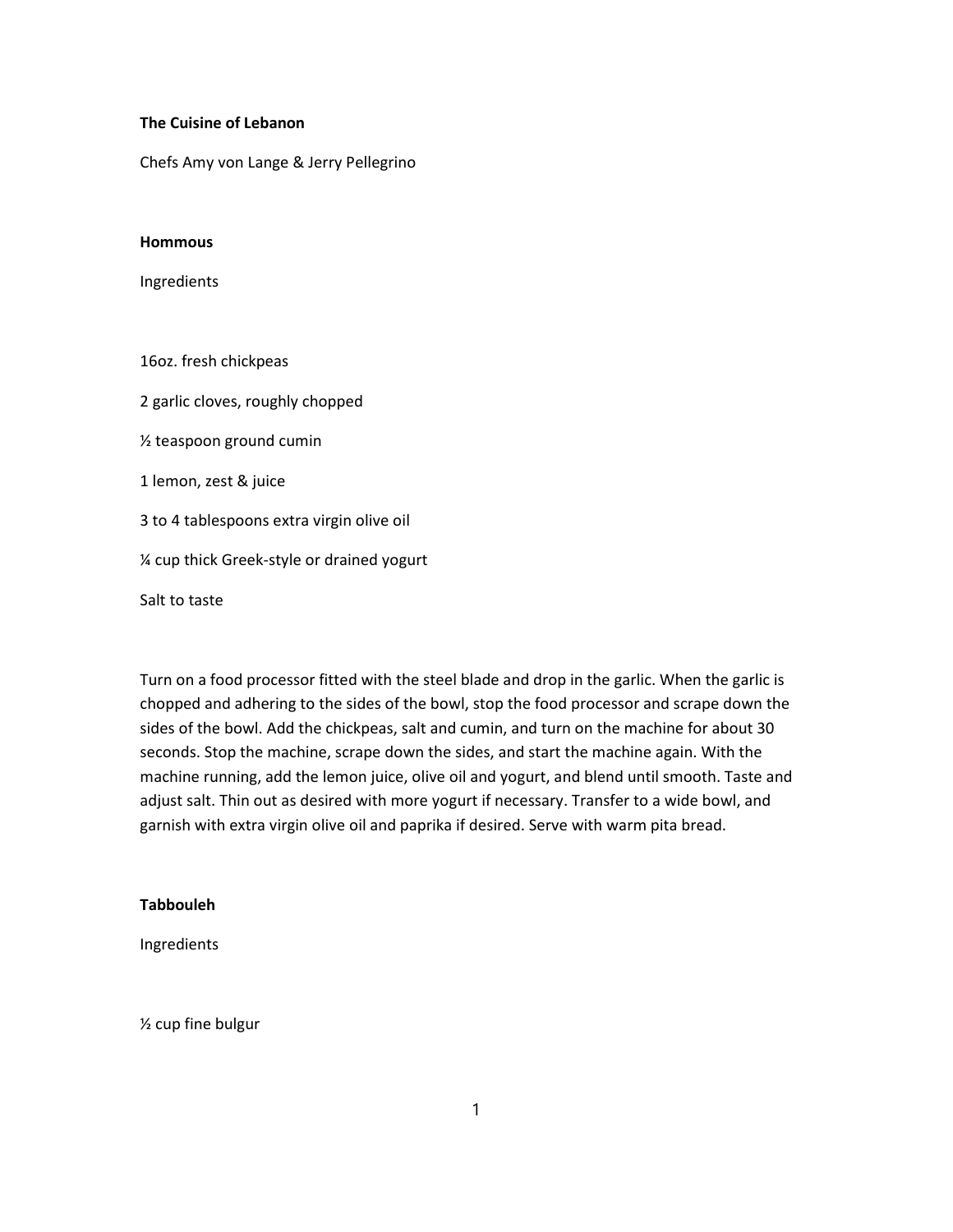3 tablespoons olive oil

1 cup boiling-hot water

2 cups finely chopped fresh flat-leaf parsley (from 3 bunches)

½ cup finely chopped fresh mint

2 medium tomatoes cut into ¼ inch pieces

½ seedless cucumber, peeled, cored, and cut into ¼ inch pieces

3 tablespoons fresh lemon juice

¾ teaspoon salt

¼ teaspoon black pepper

Tabbouleh cont'd

Place the bulgur in a bowl, pour in the hot water and cover with plastic wrap. Allow to sit for 30 minutes or until the bulgur is soft and cooked through. Using a fork, fluff the bulgur while slowly pouring in the olive oil. Add all of the remaining ingredients and mix thoroughly. Serve immediately.

## Mouhammara

Ingredients

7 oz. can or jar of roasted red peppers

¾ cup bread crumbs

1/3 cup walnuts

3 cloves garlic

2 tablespoon lemon juice

½ cup extra virgin olive oil

1 tablespoon. pomegranate juice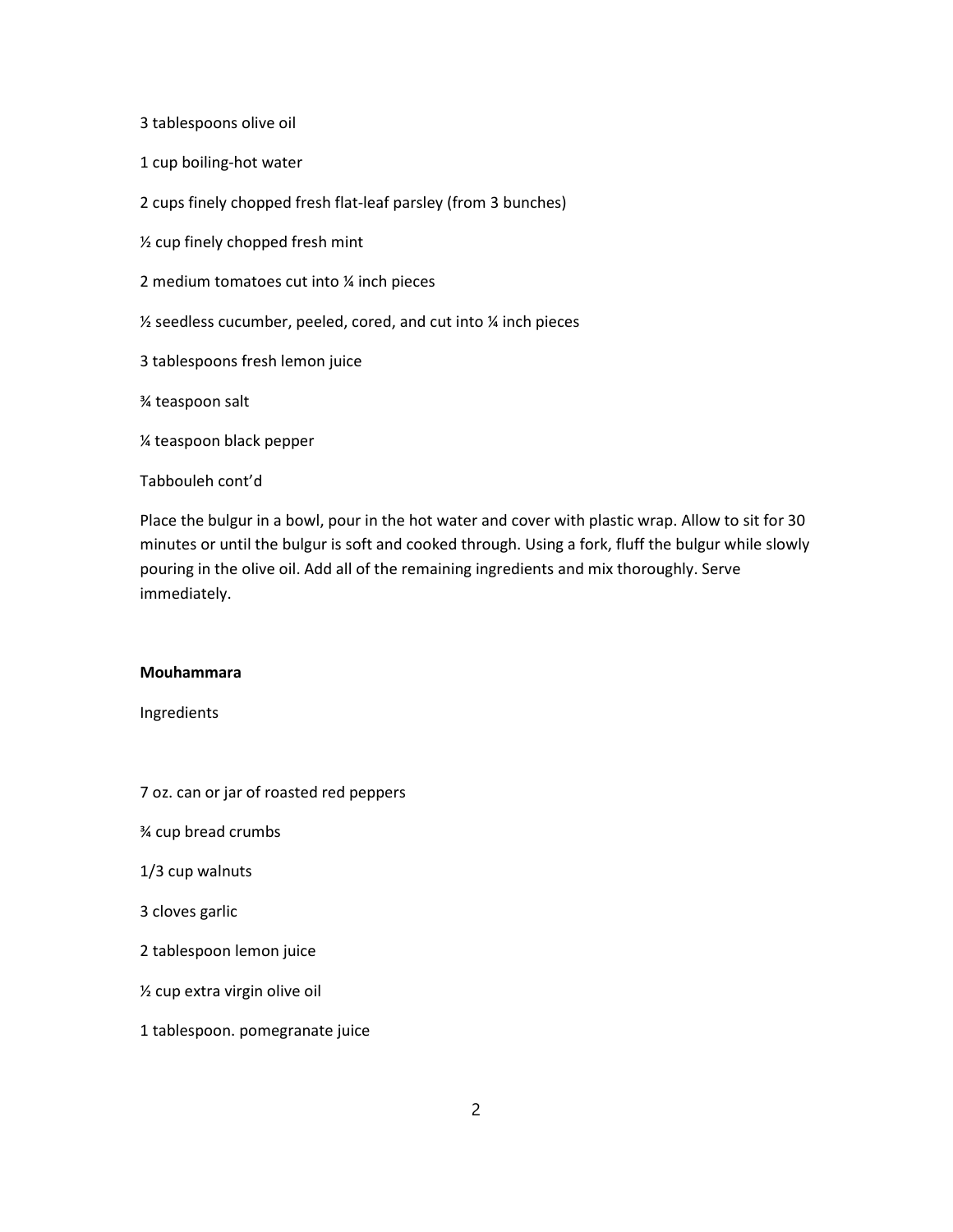1 teaspoon ground cumin

1 teaspoon salt

You will need a food processor for this recipe. In the food processor you will blend the drained roasted peppers, bread crumbs, walnuts, garlic, lemon juice, pomegranate paste, ground cumin, and salt. Blend all these ingredients together for about 1 minute or so and then slowly add the extra virgin olive oil.

#### 7-Spices

Ingredients

- ½ cup ground black pepper
- ½ cup ground cumin
- ½ cup paprika
- ¼ cup ground coriander
- ¼ cup ground cloves
- 4 teaspoons ground nutmeg
- 4 teaspoons ground cinnamon
- 2 teaspoons ground cardamom

Combine all of the spices in a jar with an airtight lid. Store in a cool dry place for up to 6 months.

## Sheikh El-Mehsheh

Ingredients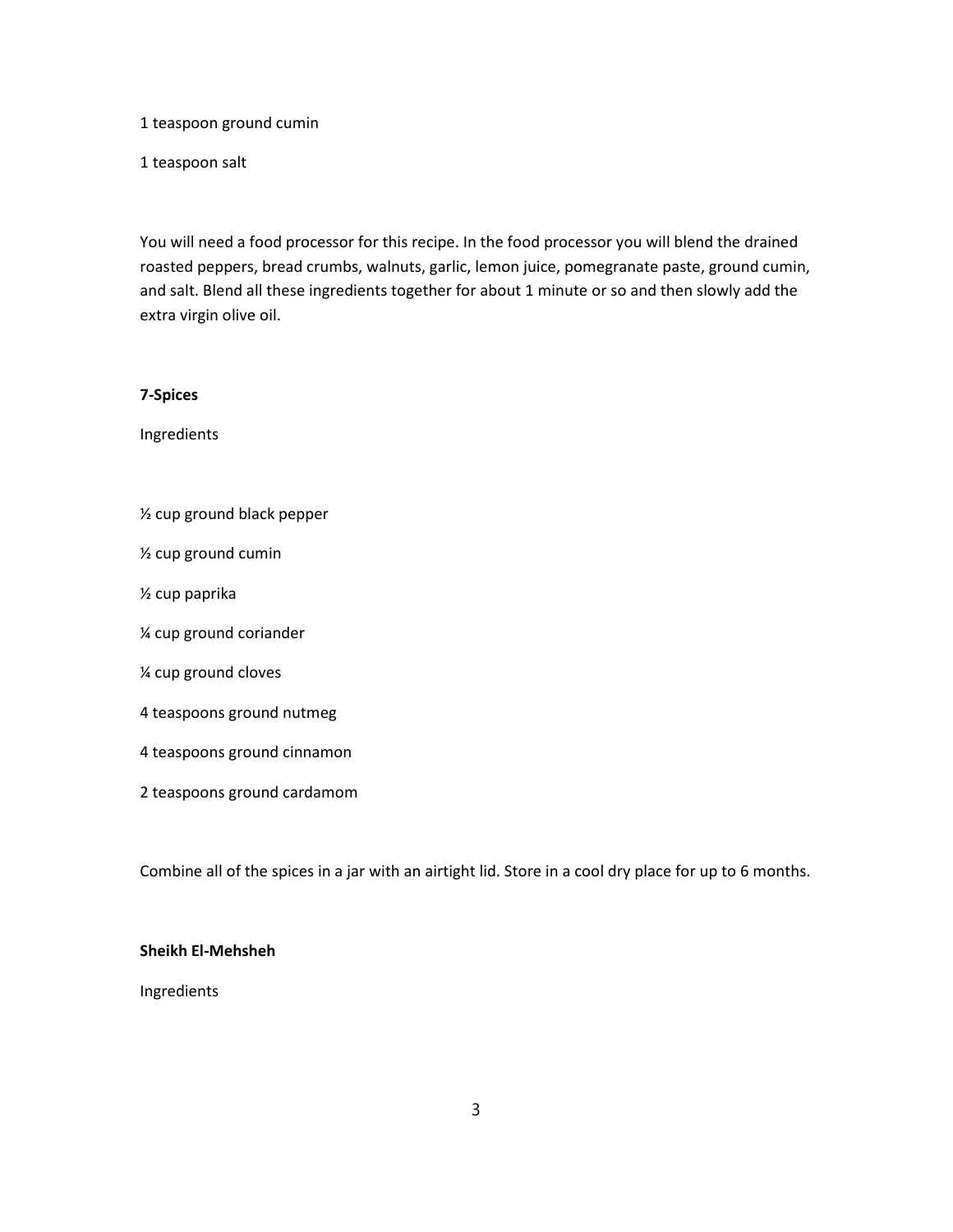½ cup pine nuts ½ cup butter 1 lb ground beef or lamb 2 teaspoons of 7-spices 1 teaspoon salt (or to taste) 1 large yellow chopped onion cut into ¼ inch dice 3 large eggplant 3 cups tomato sauce 2 tablespoons dry mint

Slice the eggplant lengthwise in 1 inch strips, brush with olive oil, place in a baking dish and roast for 30 minutes in a 350°F oven or until soft. Set aside to cool. While the eggplant are roasting, melt the butter in a sauté pan set over medium high heat until just foaming. Add the onion and cook until translucent. Add the 7-spices and cook for an additional minute. Add the beef and cook until brown and done through. Mix in the pine nuts and season with salt. Remove the eggplant from the baking dish. Using the same baking dish, build stacks of slices of eggplant layered with the beef mixture three eggplant slices high. Cover each stack with tomato sauce and sprinkle with the dried mint. Return to the 350°F oven and bake until warmed through, about 15 minutes. Serve while warm over rice.

Lahmebaajeen

Ingredients for the filling

1 lb. lean ground beef

½ cup butter

1 large red onion finely chopped

1 large ripe tomato, finely chopped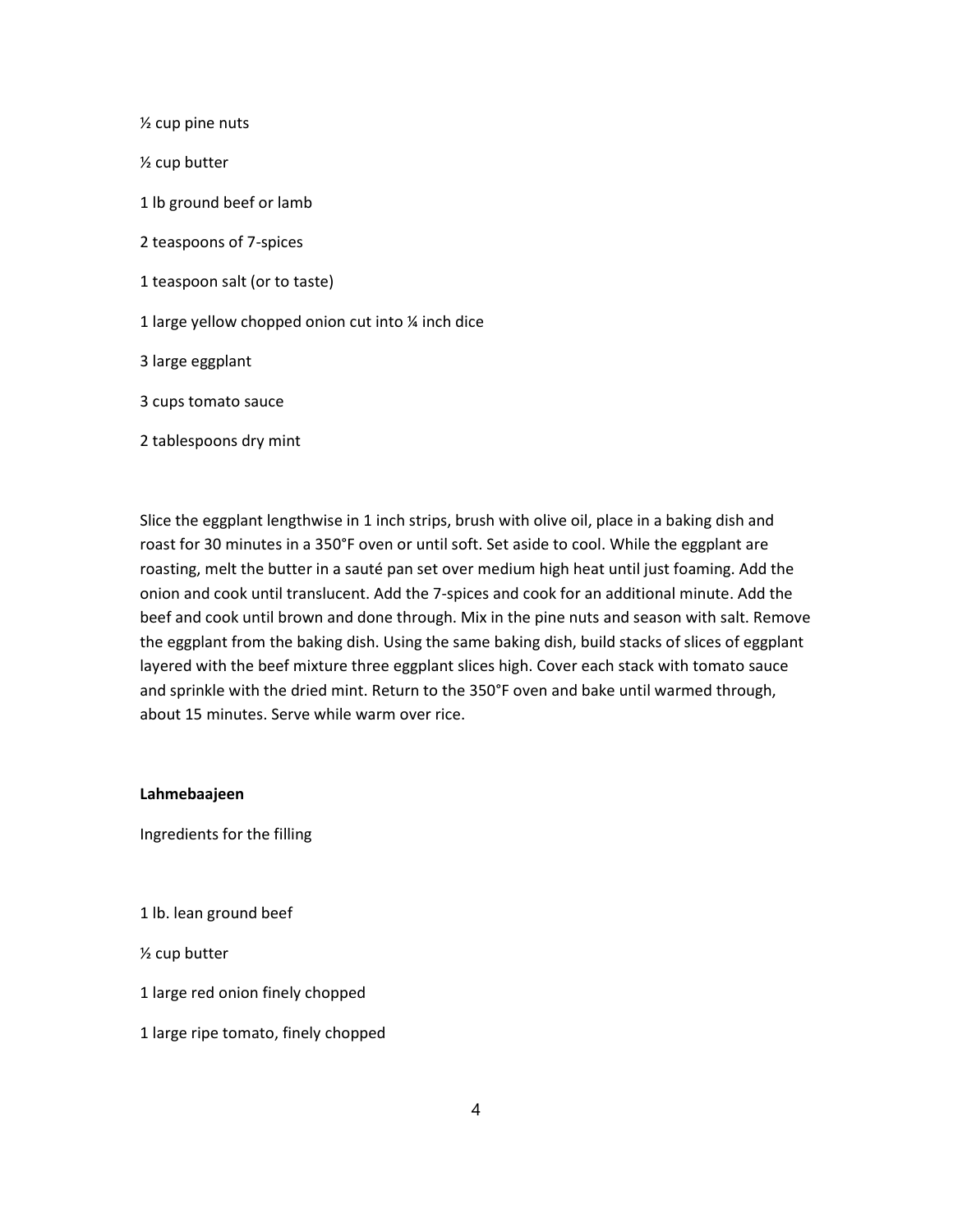¾ cup of pine nuts

2-3 tablespoons of Pomegranate Molasses

1 teaspoon of freshly squeezed lemon juice

½ cup of finely chopped Parsley leaves

2 teaspoons of 7-spices

Lahmebaajeen cont'd

Melt the butter in a sauté pan set over medium high heat until just foaming. Add the onion and cook until translucent. Add the 7-spices and cook for an additional minute. Add the beef and cook until brown and done through. Add the tomatoes, lemon juice and molasses and cook until the tomato starts to breakdown and loose its shape. Mix in the pine nuts, parsley and season with salt.

To make the meat pies – using the pita dough (recipe below) roll out circles about 10 inches in diameter. Spread an even layer of filling on one half of the circle and fold into a half moon. Pan fry the meat pies in about ¼ inch of oil in a hot skillet. Brown both sides and serve.

#### **Snoubra**

### Ingredients

3 cups coarse ground bulgur, washed and drained

- 2 tomatoes, peeled and chopped
- 4 tablespoons tomato paste, dissolved in 1 cup water
- 3 large onions, chopped
- 4 tablespoons butter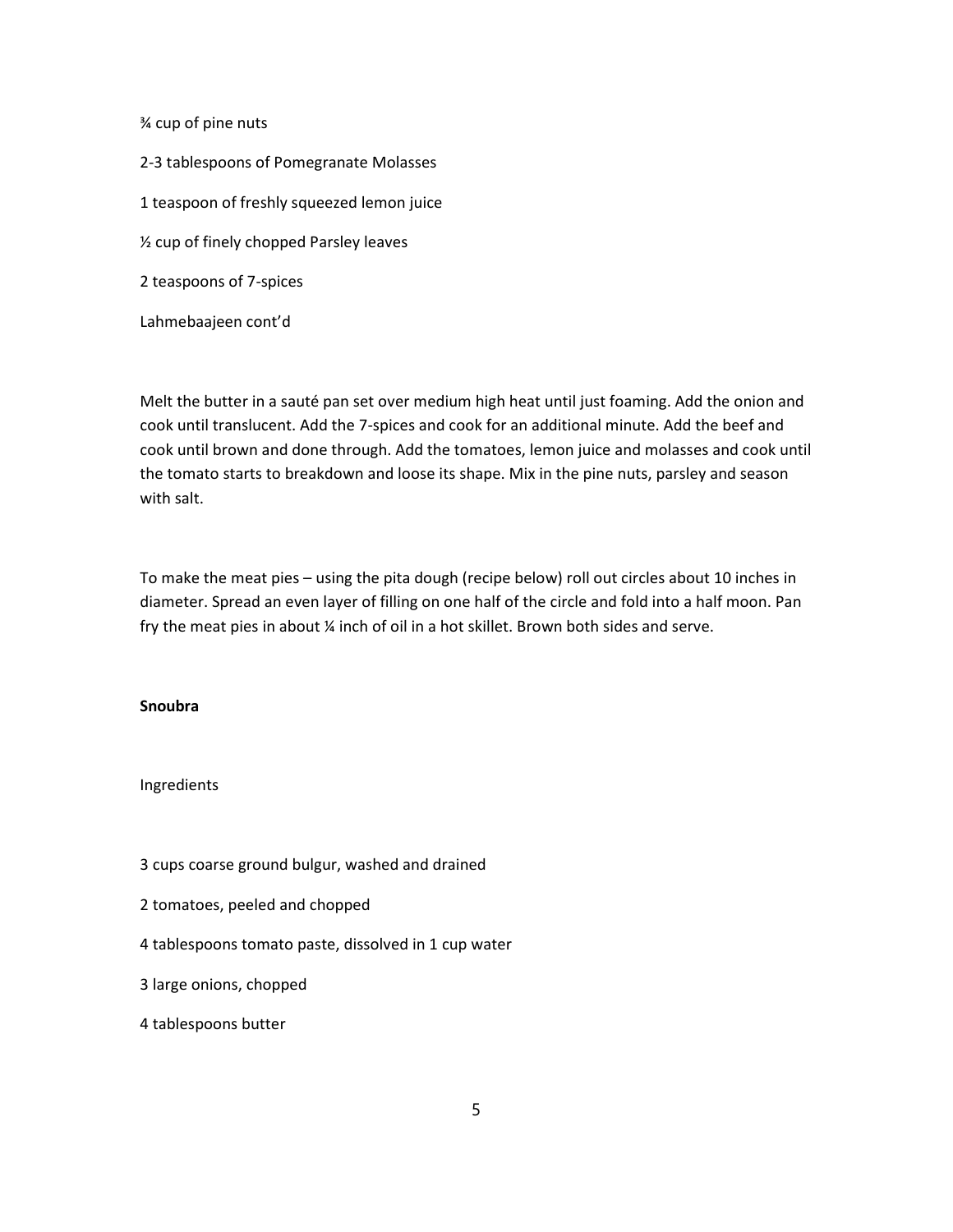#### 1 teaspoon salt

- 1 teaspoon black pepper
- 1 teaspoon white pepper
- 2 large potatoes, peeled and cut into 1 inch cubes.

Melt the butter in a large pot set over medium high heat until just foaming. Add the onion and cook until translucent. Add all of the remaining ingredients and cover with water. Bring to a boil. Reduce the heat and simmer, covered until the potatoes are fork tender and the bulgur cooked through. Add more water during the cooking process if needed. Adjust the seasoning and serve warm with Pita Bread.

# Pita

Ingredients

1 envelope (2 ½ teaspoons) dry yeast

2 tablespoons sugar

4 ½ to 5 cups all-purpose flour, more for dusting and rolling

Pita, cont'd

2 teaspoons salt

- 1 teaspoon baking powder
- 3 tablespoons milk

2 tablespoons plain Greek yogurt

1 large egg, lightly beaten

2 tablespoons vegetable oil, more for the bowl

3 tablespoons ghee (Indian-style clarified butter) or melted unsalted butter